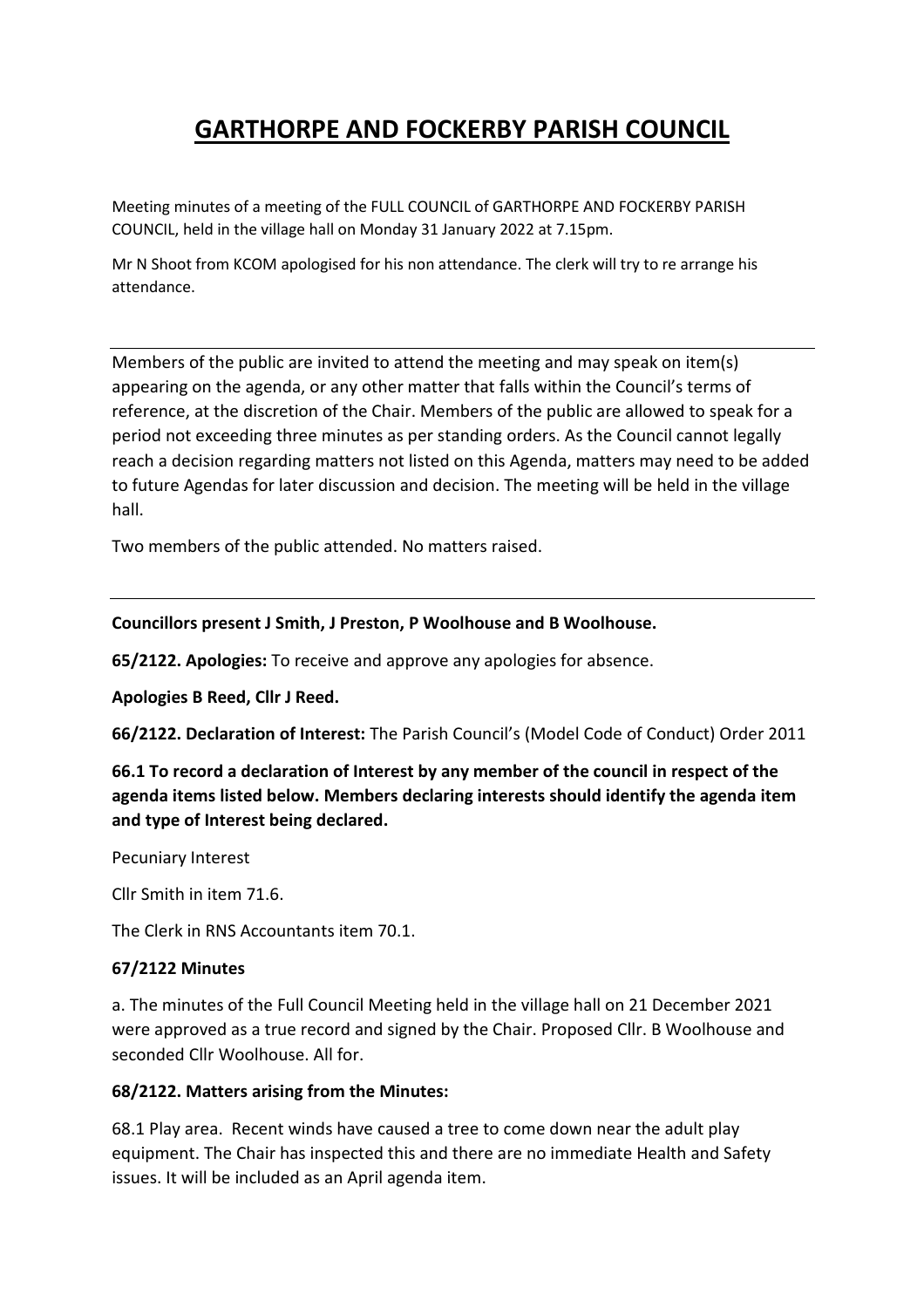68.2 Playing field. Cemetery update. The playing field has been inspected and there are no concerns. The gardener does not work through the winter months.

68.3 Communal burning pile. NLC update. NLC are awaiting updates and trying to assess where the financial cost can be accessed. It is clear from inspections that there has been no more recent fly tipping.

**69/2122 NLC Ward Councillor Update:** The requested horse signage has been received by NLC and should be erected within the village sometime soon.

## **70/2122. Financial Update:**

Community Account on 7 January 2022 £12140.46

Business Account on 7 January 2022 £ 1069.56

HSBC charges £10.

**70.1.** Accounts for payment.

Cheques

N Ingleton Working from home £24.

N Ingleton wages Confidential.

Reissue of a cheque to the Village Hall which had not been received.

#### **Micro grants.**

£900 is for allocation before 31.3.2022.

Application S Teal Newsletter. All for. The full amount of £300 to be issued for the newsletter. This is a welcome Newsletter for the village.

#### **71/2122** Correspondence**:**

 71.1 Co Option application. D Martinson had completed the co-option application. All for accepting. Noted she is also a village hall committee member. The forms for the parish council and NLC will be signed at the next meeting.

71.2 Village newsletter. The January newsletter is received and placed on the parish council website.

71.3 Queens Platinum Jubilee. Beacons. Village events. Grant submitted for bunting to NLC of £250 by the parish council. A meeting is being planned in March with a representative from each organisation to discuss both day and evening plans. The clerk will order the bunting sourced by Cllr P Woolhouse to ensure it is available. The NLC grant should be received. All for. A community fund may also be available to the village from Incredible Edibles Marshland.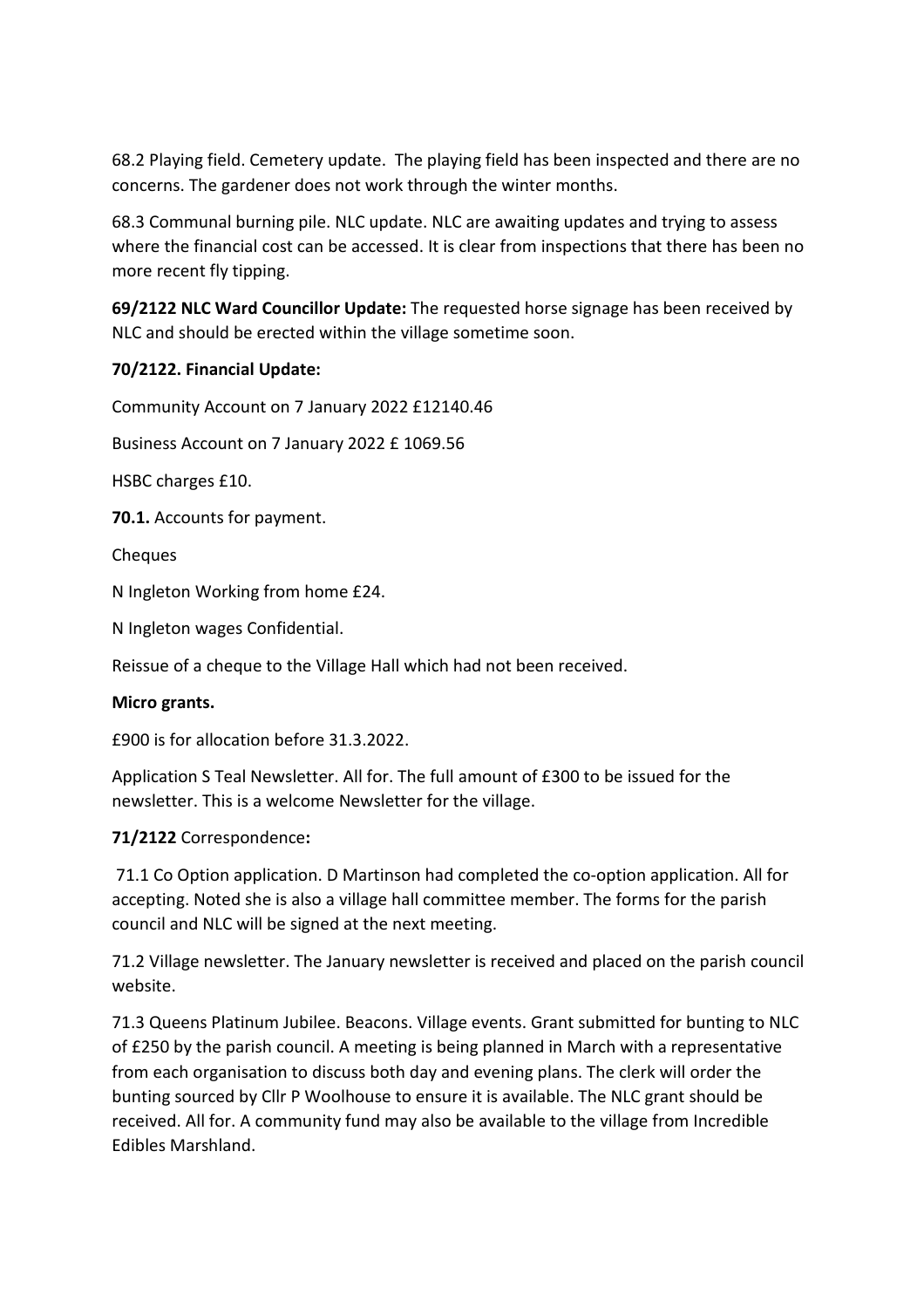71.4 NLC Garden Bin lorry and disposal of waste. The NLC operatives have been made aware. No real action can be taken.

71.5 Horse signage NLC to erect the signs in the village.

Councillors Smith withdrew from the meeting for the next item. Cllr. B Woolhouse took the role of Chair in the interim.

71.6 Grass cutting contract 2022.Two bids for the work have been received to date, the contract was advertised on the website. The two quotes were read out by Cllr B Woolhouse and the Clerk advised the councillors that the lowest quote doesn't need to be accepted. The standard of work this year didn't seem to be as good as the previous years. All for awarding the contract to Marshfield Enterprises Ltd.

NLC will award the parish council £57 in addition to the precept if it

"continue to engage with and consider devolution and related initiatives in discussion with North Lincolnshire Council". Confirmation is requested by NLC. Not discussed at the meeting.

Councillor Smith re-joined the meeting.

## **72/2122 Clerk.**

Clerks' wages to review, the new national agreement is still pending. This will be included on the next agenda and the Clerk will try to establish wages inflation rate. Back date due to 1 April 2021.

# **73/2122 Planning:**

#### PA/2021/1518

Maw Planning permission to erect a two-storey side extension to Home acres Luddington Road Garthorpe DN17 4RU

Noted this granted planning application.

#### **74/2122 Items for the next agenda**

Jubilee planning report from a meeting of all groups.

Adopt the revised NLC code of conduct.

Spring in Bloom

Tree at the playing field.

Cllr J Smith announced his resignation from the parish council. The clerk will advise NLC and the vacancy will be advertised on the noticeboard and website.